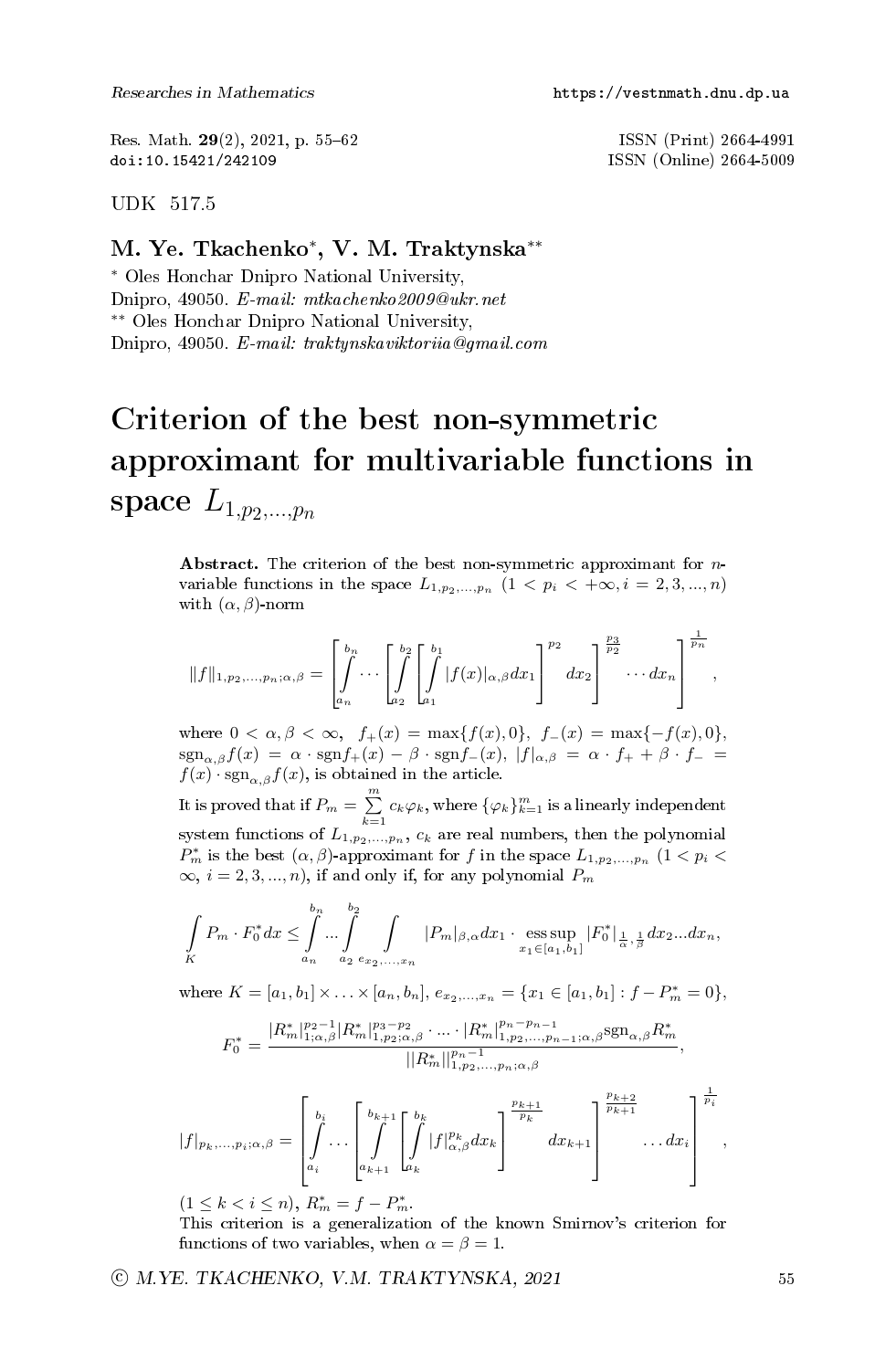Key words: mixed integral metric, polynomial, the best non-symmetric approximant

Анотація. У статті отримано критерій елемента найкращого несиметричного наближення для функцій  $n$ -змінних у метриці простору  $L_{1,p_2,...,p_n}$ , де  $1 < p_i < +\infty$ ,  $i = 2, 3, ..., n$ , з  $(\alpha, \beta)$ -нормою

$$
||f||_{1,p_2,...,p_n;\alpha,\beta} = \left[\int_{a_n}^{b_n} \cdots \left[\int_{a_2}^{b_2} \left[\int_{a_1}^{b_1} |f(x)|_{\alpha,\beta} dx_1\right]^{p_2} dx_2\right]_{p_2}^{\frac{p_3}{p_2}} \cdots dx_n\right]_{p_n}^{\frac{1}{p_n}},
$$

 $\text{Re } 0 < \alpha, \beta < \infty, \quad f_+(x) = \max\{f(x), 0\}, \quad f_-(x) = \max\{-f(x), 0\},$  $sgn_{\alpha,\beta}f(x) = \alpha \cdot sgnf_+(x) - \beta \cdot sgnf_-(x), |f|_{\alpha,\beta} = \alpha \cdot f_+ + \beta \cdot f_- =$  $f(x) \cdot \text{sgn}_{\alpha,\beta}f(x)$ .

Доведено, що, якщо  $P_m = \sum_{k=1}^{m} c_k \varphi_k$ , де  $\{\varphi_k\}_{k=1}^{m}$  – лінійно незалежна система функцій із  $L_{1,p_2,...,p_n},\,c_k$  – дійсні числа, то поліном  $P_m^*$  є поліномом найкращого  $(\alpha, \beta)$ -наближення для функції  $f$  у метриці простору  $L_{1,p_2,...,p_n}$   $(1 < p_i < \infty, i = 2,3,...,n)$ , тоді й тільки тоді, коли для будь-якого полінома  $P_m$ 

$$
\int_{K} P_{m} \cdot F_{0}^{*} dx \leq \int_{a_{n}}^{b_{n}} \dots \int_{a_{2}}^{b_{2}} \int_{e_{x_{2},...,x_{n}}} |P_{m}|_{\beta,\alpha} dx_{1} \cdot \operatorname*{ess\,sup}_{x_{1} \in [a_{1},b_{1}]} |F_{0}^{*}|_{\frac{1}{\alpha},\frac{1}{\beta}} dx_{2}...dx_{n},
$$

 $\Box$   $K = [a_1, b_1] \times \ldots \times [a_n, b_n], e(x_2, ..., x_n) = \{x_1 \in [a_1, b_1] : f - P_m^* = 0\},\$ 

$$
F_0^* = \frac{|R_m^*|_{1;\alpha,\beta}^{p_2-1}|R_m^*|_{1,p_2;\alpha,\beta}^{p_3-p_2} \cdot \ldots \cdot |R_m^*|_{1,p_2,\ldots,p_{n-1};\alpha,\beta}^{p_n-p_{n-1}} \mathrm{sgn}_{\alpha,\beta} R_m^*}{||R_m^*||_{1,p_2,\ldots,p_n;\alpha,\beta}^{p_n-1}}
$$

,

.

$$
|f|_{p_k,\ldots,p_i;\alpha,\beta} = \left[\int\limits_{a_i}^{b_i} \ldots \left[\int\limits_{a_{k+1}}^{b_{k+1}} \left[\int\limits_{a_{k+1}}^{b_k} |f|_{\alpha,\beta}^{p_k} dx_k\right]^{\frac{p_{k+1}}{p_k}} dx_{k+1}\right]^{\frac{p_{k+2}}{p_{k+1}}} \ldots dx_i\right]^{\frac{1}{p_i}},
$$

 $(1 \leq k < i \leq n)$ ,  $R_m^* = f - P_m^*$ .

Даний критерій є узагальненням відомого критерію, доведеного Г.С. Смірновим для функцій двох змінних у випадку, коли  $\alpha = \beta = 1$ .

Ключові слова: змішана інтегральна метрика, поліном, елемент найкращого несиметричного наближення

MSC2020: Pri 41A45, Sec 46E30

Let  $L_{p_1,...,p_n} (1 \leq p_i < \infty, 1 \leq i \leq n)$  be a space of real-valued summable functions of *n*-variables  $f(x) = f(x_1, \ldots, x_n)$ , defined on  $K = I_1 \times I_2 \times \ldots \times I_n$ , where  $I_i = [a_i, b_i], 1 \leq i \leq n$ , with the norm

$$
||f||_{p_1,...,p_n} = \left[\int\limits_{I_n} \ldots \left[\int\limits_{I_2} \left[ \int\limits_{I_1} |f(x)|^{p_1} dx_1 \right]^{p_2} dx_2 \right]^{p_3} \ldots dx_n \right]^{\frac{1}{p_n}}
$$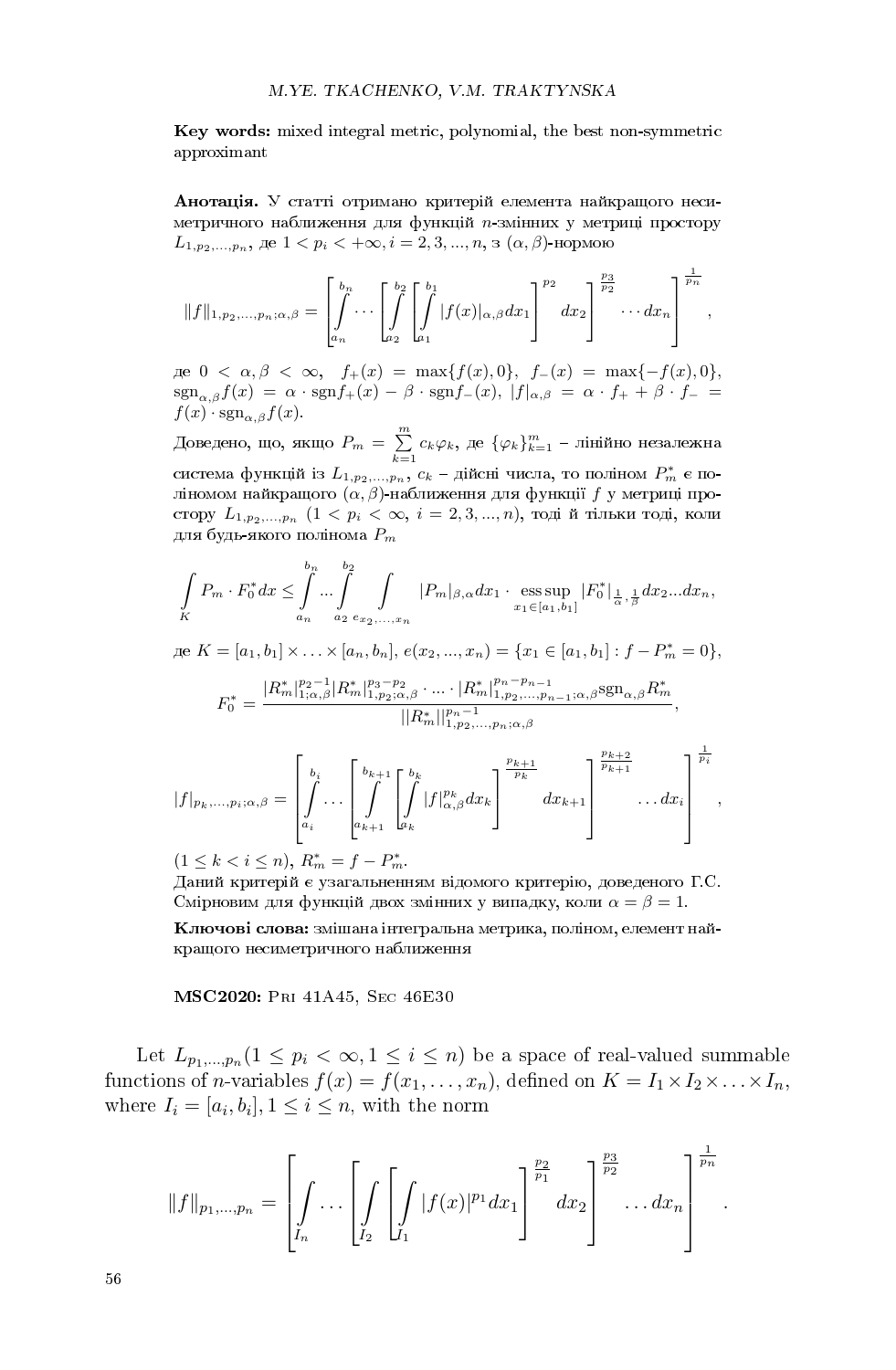Let's put,

$$
|f|_{p_k,...,p_i} = \left[\int\limits_{I_i} \ldots \left[\int\limits_{I_{k+1}} \left[ \int\limits_{I_k} |f(x)|^{p_k} dx_k \right]^{p_{k+1} \over p_k} dx_{k+1} \right]^{p_{k+2} \over p_{k+1}} \ldots dx_i \right]^{p_i \over p_i},
$$

where  $1\leq k < i \leq n.$ 

We also consider the classes  $L_{p_1,...,p_n}$  (where at least one  $p_i = \infty$ ) of the functions  $f$ , the finite norms of which are determined by formulas

$$
||f||_{p_1,...,p_{n-1},\infty} = \underset{x_n \in I_n}{\text{ess sup}} |f|_{p_1,...,p_{n-1}},
$$

$$
\|f\|_{p_1,\ldots,p_{i-1},\infty,p_{i+1},\ldots,p_n}=
$$

$$
= \left[\int\limits_{I_n} \ldots \left[\int\limits_{I_{i+1}} \left(\mathrm{ess} \sup_{x_i \in I_i} |f|_{p_1,\ldots,p_{i-1}}\right)^{p_{i+1}} dx_{i+1}\right]^{\frac{p_{i+2}}{p_{i+1}}} \ldots dx_n\right]^{\frac{1}{p_n}},
$$

where  $1 \leq i < n$ .

If  $0 < \alpha, \beta < \infty$ , for  $f(x)$  we set

$$
f_{+}(x) = \max\{f(x), 0\}, \ f_{-}(x) = \max\{-f(x), 0\},
$$

$$
\text{sgn}_{\alpha,\beta}f(x) = \alpha \cdot \text{sgn}f_{+}(x) - \beta \cdot \text{sgn}f_{-}(x),
$$

$$
|f|_{\alpha,\beta} = \alpha \cdot f_{+} + \beta \cdot f_{-}.
$$

Let us define a non-symmetric norm in  $L_{p_1,...,p_n}$ :

$$
||f||_{p_1,\ldots,p_n;\alpha,\beta} = \left[\int\limits_{I_n} \cdots \left[\int\limits_{I_2} \left[ \int\limits_{I_1} |f(x)|_{\alpha,\beta}^{p_1} dx_1 \right]^{\frac{p_2}{p_1}} dx_2 \right]^{\frac{p_3}{p_2}} \cdots dx_n \right]^{\frac{1}{p_n}},
$$

also put

$$
|f|_{p_k,\ldots,p_i;\alpha,\beta} = \left[\int\limits_{I_i} \ldots \left[\int\limits_{I_{k+1}} \left[\int\limits_{I_k} |f(x)|_{\alpha,\beta}^{p_k} dx_k\right]^{p_{k+1}\over p_k} dx_{k+1}\right]^{p_{k+2}\over p_{k+1}} \ldots dx_i\right]^{1\over p_i},
$$

where  $1 \leq k < i \leq n$ .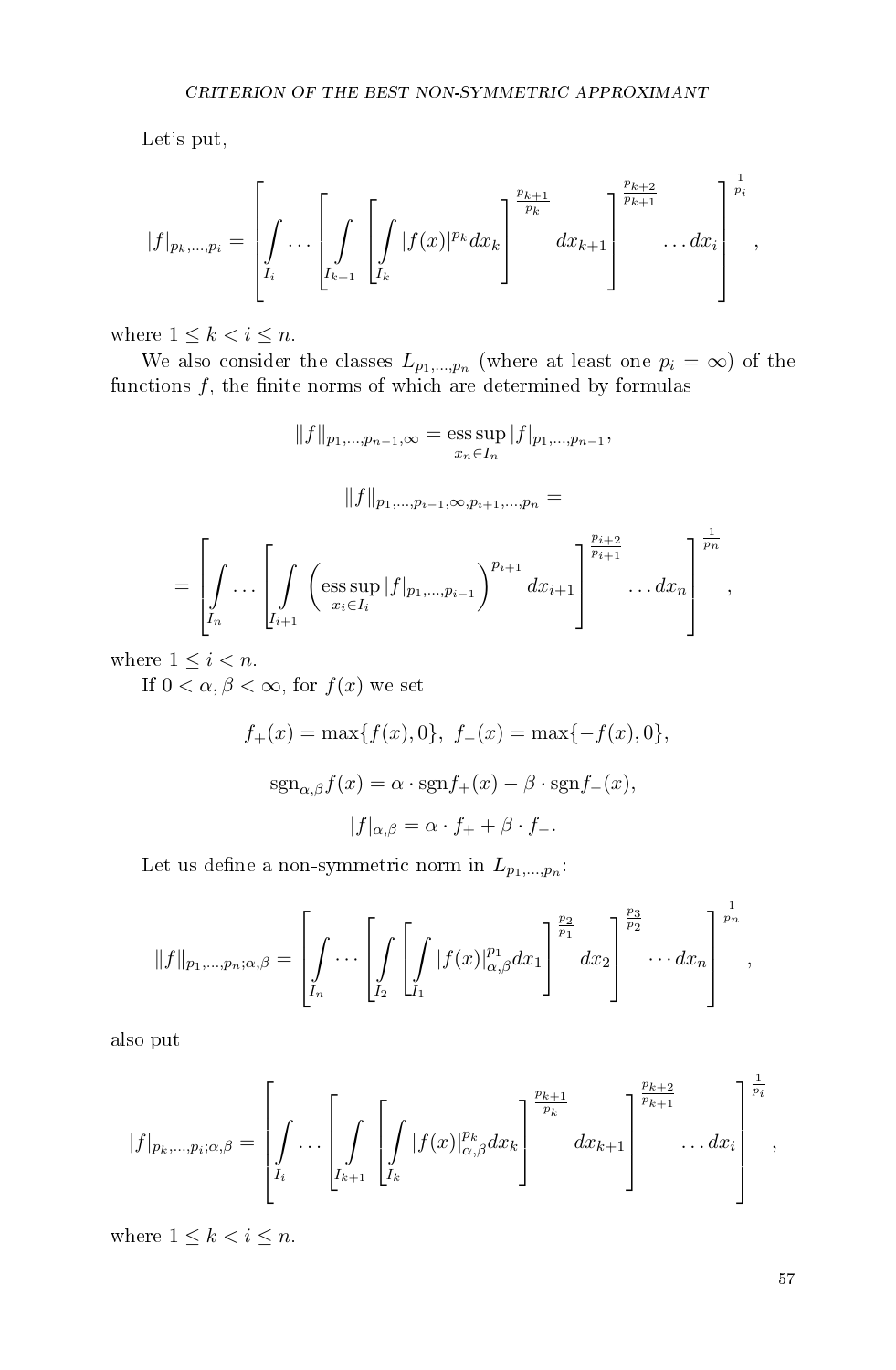Let  $H_m = \text{span}\{\varphi_1,\ldots,\varphi_m\}$  for some system of linearly independent functions  $\{\varphi_1,\ldots,\varphi_m\}$   $\subset$   $L_{p_1,\ldots,p_n}.$  Then the elements of the set  $H_m$ (polynomials  $P_m$ ) are given in view

$$
P_m = \sum_{k=1}^{m} \lambda_k \varphi_k.
$$
 (1)

The quantity

$$
E_m(f)_{p_1,\dots,p_n;\alpha,\beta} = \inf_{P_m \in H_m} \|f - P_m\|_{p_1,\dots,p_n;\alpha,\beta}
$$
 (2)

we will call the best  $(\alpha, \beta)$ -approximation of the function  $f \in L_{p_1,...,p_n}$  by set  $H_m$  in  $L_{p_1,...,p_n}$  . The polynomial  $P_m^*$ , which realizes inf in the right-hand side of (2), is called a best  $(\alpha, \beta)$ -approximant of the function f by the set  $H_m$ .

In 1973, G.S. Smirnov in [1], formulated and proved the criterion of a best approximant in spaces with mixed integral metrics for functions of two variables. V.M. Traktynska in [3] expended the result by Smirnov in the case of functions of many variables. She obtained the criterion of a best approximant for the function  $f \in L_{p_1,...,p_n}$  with the condition  $1 < p_i < \infty, 1 \leq i \leq n$ . In the case when at least one of  $p_i = 1$ , this criterion proved to be true, when the  $f - P_m^* \neq 0$  almost everywhere on  $I_1 \times I_2 \times \ldots \times I_n$ . In [5] these restrictions have been removed by disseminating the results of G.S. Smirnov [2] in the case of approximation of functions of many variables. In this paper, the results of [5] are generalized to the case of an non-symmetric approximation. Note that for  $1 < p_i < \infty, 1 \leq i \leq n$ , the criterion of the best non-symmetric approximant for the functions  $f \in L_{p_1,\dots,p_n}$  were obtained in [4].

Let 
$$
f \in L_{1,p_2,...,p_n}
$$
 with  $||f||_{1,p_2,...,p_n;\alpha,\beta} = |\int_{I} |f|_{\alpha,\beta} dx_1|_{p_2,...,p_n} > 0$ , and  
\n $g \in L_{\infty,q_2,...,q_n}$  with  $||g||_{\infty,q_2,...,q_n;\alpha^{-1},\beta^{-1}} = |\operatorname{ess} \sup_{x_1 \in I_1} |g|_{\alpha^{-1},\beta^{-1}}|_{q_2,...,q_n} \le 1$ ,  $\frac{1}{p_i} + \frac{1}{q_i} = 1$ ,  $1 < p_i < \infty$ ,  $i = 2,3,...,n$ .

Using Hölder's inequality and Fubini's theorem, we obtain

$$
\int_{K} f(x)g(x)dx_1 \dots dx_n \leq \int_{I_n} \dots \int_{I_1} |f|_{\alpha,\beta}|g|_{\alpha^{-1},\beta^{-1}} dx_1 \dots dx_n \leq
$$
\n
$$
\leq \int_{I_n} \dots \int_{I_2} \left[ \int_{I_1} |f|_{\alpha,\beta} dx_1 \right] \left[ \underset{x_1 \in I_1}{\text{ess sup }} |g|_{\alpha^{-1},\beta^{-1}} \right] dx_2 \dots dx_n \leq
$$
\n
$$
\int_{I_n} \dots \int_{I_3} \left[ \int_{I_2} \left[ \int_{I_1} |f|_{\alpha,\beta} dx_1 \right]^{p_2} dx_2 \right] \frac{1}{p_2} \left[ \int_{I_2} \left[ \underset{x_1 \in I_1}{\text{ess sup }} |g| \frac{1}{\alpha, \frac{1}{\beta}} \right]^{q_2} dx_2 \right]^{\frac{1}{q_2}} dx_3 \dots dx_n \leq
$$
\n
$$
\leq ||f||_{1,p_2,...,p_n;\alpha,\beta} \cdot ||g||_{\infty,q_2,...,q_n;\alpha^{-1},\beta^{-1}} \leq ||f||_{1,p_2,...,p_n;\alpha,\beta},
$$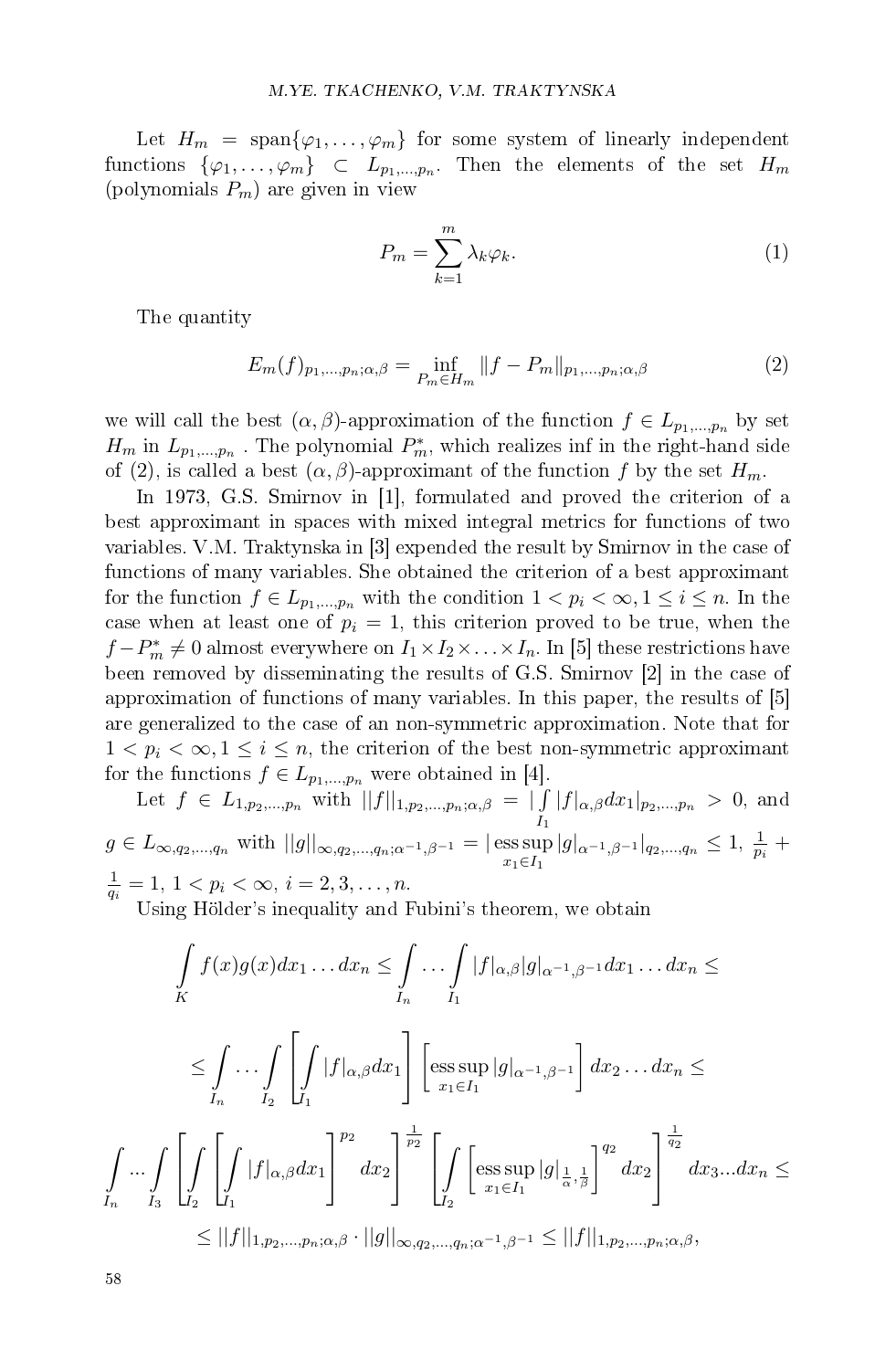i.e.

$$
\int\limits_K f(x)g(x)dx_1\ldots dx_n \le ||f||_{1,p_2,\ldots,p_n;\alpha,\beta}.\tag{3}
$$

It is easy to verify that for the function  $g_0 \in L_{\infty,q_2,\dots,q_n}$  of the form

$$
g_0 = ||f||_{1,p_2,...,p_n;\alpha,\beta}^{1-p_n} |f|_{1;\alpha,\beta}^{p_2-1} |f|_{1,p_2;\alpha,\beta}^{p_3-p_2} |f|_{1,p_2,p_3;\alpha,\beta}^{p_4-p_3} \cdot \ldots \cdot |f|_{1,p_2,...,p_{n-1};\alpha,\beta}^{p_n-p_{n-1}} \cdot \operatorname{sgn}_{\alpha,\beta} f
$$

in inequality (3) the sign of equality is achieved, and that all other functions  $g \in$  $L_{\infty,q_2,...,q_n}$  with  $||g||_{\infty,q_2,...,q_n;\alpha^{-1},\beta^{-1}}=1$ , which give the sign of equality in (3), coincide with  $g_0$  almost everywhere where  $f(x) \neq 0$ , and  $\operatorname{ess} \sup |g(x)|_{\alpha^{-1},\beta^{-1}} =$  $x_1 \in I_1$  $\text{ess}\sup_{n}|g_0(x)|_{\alpha^{-1},\beta^{-1}}$  for almost every  $(x_2,\ldots,x_n)\in I_2\times\ldots\times I_n$ .  $x_1 \in I_1$ 

Next we need the statement obtained in the article of V.M. Traktynska and M.Ye. Tkachenko [4].

**Theorem 1.** The best  $(\alpha, \beta)$ -approximation of the function  $f \in L_{p_1,...,p_n}$  $(1 \leq p_i < \infty)$  by set  $H_m$  in  $L_{p_1,...,p_n}$  is

$$
E_m(f)_{p_1,\ldots,p_n;\alpha,\beta} = \sup \int\limits_K f(x)g(x)dx_1...dx_n,
$$

where sup extends to the function  $g \in L_{q_1,...,q_n}$  such that  $||g||_{q_1,...,q_n;\alpha^{-1},\beta^{-1}} \leq 1$ and  $\int P_m(x) \cdot g(x) dx_1...dx_n = 0$  for any polynomials  $P_m$  of the form (1), and  $K \sup \stackrel{K}{\text{is achieved on some functions}} \varphi \in L_{q_1,...,q_n} \text{ with norm } ||\varphi||_{q_1,...,q_n;\alpha^{-1},\beta^{-1}} = 0$ 

Let also

1.

$$
P_m = \sum_{k=1}^{m} c_k \varphi_k,\tag{4}
$$

where  $\{\varphi_k\}_{k=1}^m$  is a linearly independent system of functions from  $L_{1,p_2,...,p_n}$  $(1 < p_i < \infty, i = 2, 3, ..., n)$ , and  $c_k$  are real numbers.

Let  $f \in L_{1,p_2,...,p_n}$  be such that for each  $P_m$  the norm  $||f - P_m|| > 0$ . We introduce the following functions:

$$
F_0 = |R_m^*|_{1;\alpha,\beta}^{p_2-1}|R_m^*|_{1,p_2;\alpha,\beta}^{p_3-p_2}|R_m^*|_{1,p_2,p_3;\alpha,\beta}^{p_4-p_3}\cdot...\cdot|R_m^*|_{1,p_2,...,p_{n-1};\alpha,\beta}^{p_n-p_{n-1}}S_{\alpha,\beta}^{p_n}
$$

$$
F_0^* = \frac{F_0}{||R_m^*||_{1,p_2,...,p_n;\alpha,\beta}^{p_n-1}},
$$

where  $R_m^* = f - P_m^*$ , and  $P_m^*$  is some polynomial of the form (4).

It is easy to notice that  $F_0^*$  has the form of a function for which in the inequality of the form (3) the sign of equality is achieved:  $F_0^* \in L_{\infty,q_2,\dots,q_n}$ ,  $||F_0^*||_{\infty,q_2,...,q_n;\alpha^{-1},\beta^{-1}}=1$  and

$$
\int_{K} (f - P_m^*) F_0^* dx_1 ... dx_n = ||f - P_m^*||_{1, p_2, ..., p_n; \alpha, \beta}.
$$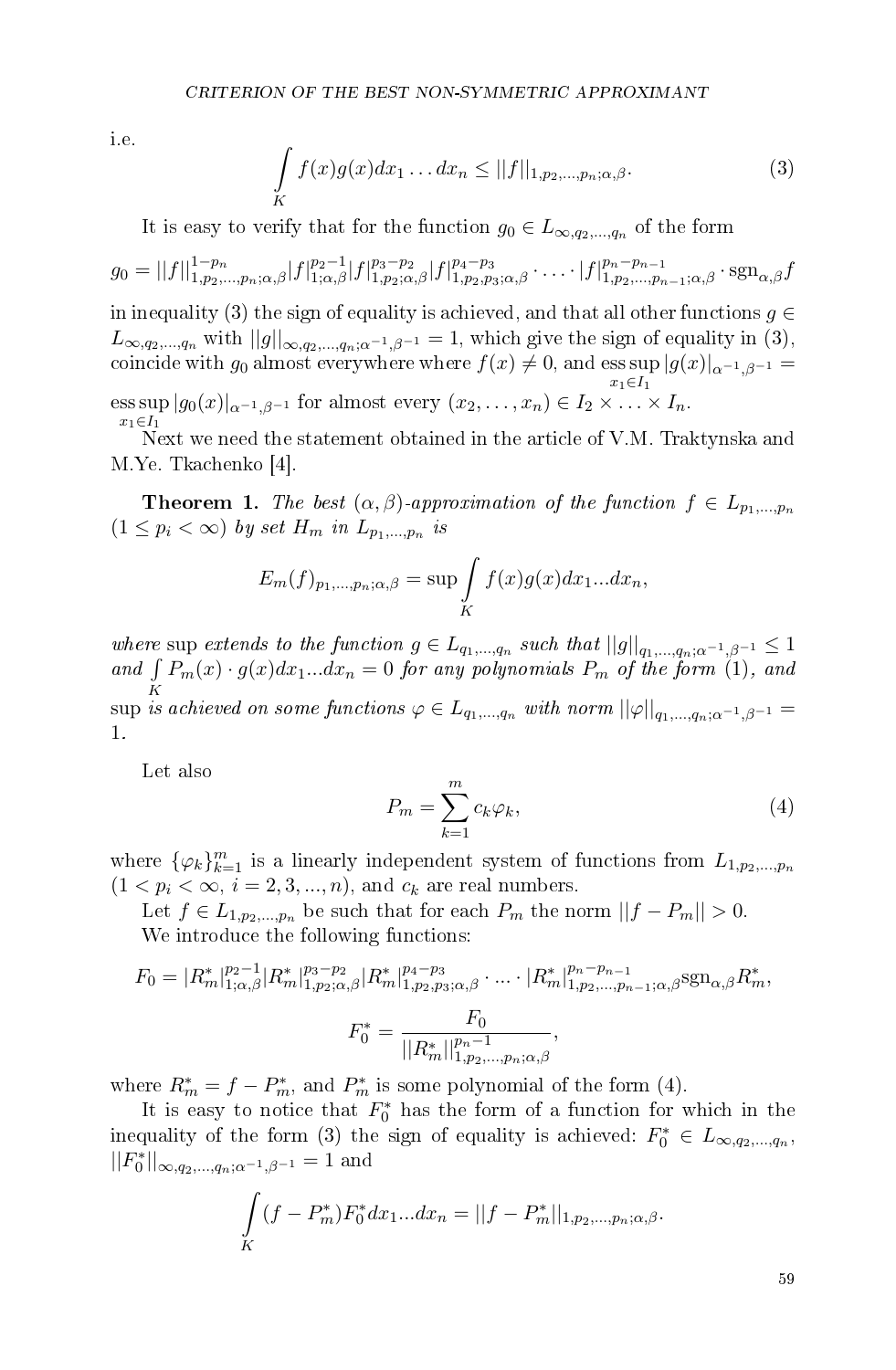Denote for each  $(x_2, ..., x_n) \in I_2 \times ... \times I_n$ 

$$
e(x_2, ..., x_n) = \{x_1 \in I_1 : f - P_m^* = 0\}.
$$

Such a theorem holds.

**Theorem 2.** The polynomial  $P_m^*$  is a best  $(\alpha, \beta)$ -approximant for the function  $f$  in the metric  $L_{1,p_{2},...,p_{n}}$   $(1 < p_{i} < \infty, i = 2,3,...,n)$  if and only if the condition

$$
\int_{K} P_{m} F_{0}^{*} dx_{1}...dx_{n} \leq \int_{I_{n}} ... \int_{I_{2}} \int_{e(x_{2},...,x_{n})} |P_{m}|_{\beta,\alpha} dx_{1} \operatorname{ess} \sup_{x_{1} \in I_{1}} |F_{0}^{*}|_{\frac{1}{\alpha},\frac{1}{\beta}} dx_{2}...dx_{n}
$$
\n(5)

holds for any polynomial  $P_m$  of the form (4).

**Proof.** We will prove the necessity. Let  $P_m^*$  be the best  $(\alpha, \beta)$ -approximant for the function  $f$  in the metric  $L_{1,p_2,...,p_n}$  . Then by Theorem 1 we find such a function  $F_1 \in L_{\infty,q_2,\dots,q_n}$ , that:

1)  $||F_1||_{\infty,q_2,\ldots,q_n;\alpha^{-1},\beta^{-1}}=1;$ 2) for each  $P_m$  of the form (4)  $\int P_m \cdot F_1 dx_1...dx_n = 0;$ 

3) 
$$
\int_{K} f \cdot F_1 dx_1 ... dx_n = \int_{K} (f - P_m^*) F_1 dx_1 ... dx_n = ||f - P_m^*||_{1, p_2, ..., p_n; \alpha, \beta}.
$$

The last equation holds only when  $F_1$  satisfies the condition of equality in the inequality (3), so  $F_0^*(x) = F_1(x)$  for all points x for which  $f - P_m^* \neq 0$ , and  $\text{ess}\sup_{\mathbf{v}}|F_0^*| = \text{ess}\sup_{\mathbf{v}}|F_1|$  almost everywhere on  $I_2 \times \ldots \times I_n$ . Then for each  $x_1{\in}I_1$  $x_1 \in I_1$ polynomial  $P_m$  we have

$$
\int_{K} P_{m} \cdot F_{0}^{*} dx_{1}...dx_{n} = \int_{K} P_{m} \cdot (F_{0}^{*} - F_{1}) dx_{1}...dx_{n} =
$$
\n
$$
= \int_{I_{n}} ... \int_{I_{2}} \int_{e(x_{2},...,x_{n})} P_{m} \cdot (F_{0}^{*} - F_{1}) dx_{1} dx_{2}...dx_{n} =
$$
\n
$$
= \int_{I_{n}} ... \int_{I_{2}} \int_{e(x_{2},...,x_{n})} P_{m} \cdot (-F_{1}) dx_{1} dx_{2}...dx_{n} \le
$$
\n
$$
\int_{I_{n}} ... \int_{I_{2}} \int_{e(x_{2},...,x_{n})} |P_{m}|_{\beta,\alpha} \cdot |-F_{1}|_{\beta^{-1},\alpha^{-1}} dx_{1} dx_{2}...dx_{n} =
$$
\n
$$
= \int_{I_{n}} ... \int_{I_{2}} \int_{e(x_{2},...,x_{n})} |P_{m}|_{\beta,\alpha} \cdot |F_{1}|_{\alpha^{-1},\beta^{-1}} dx_{1} dx_{2}...dx_{n} \le
$$
\n
$$
\int_{I_{n}} ... \int_{I_{2}} \left[ \left( \int_{e(x_{2},...,x_{n})} |P_{m}|_{\beta,\alpha} dx_{1} \right) \left( \underset{x_{1} \in I_{1}}{\text{ess sup }} |F_{0}^{*}|_{\alpha^{-1},\beta^{-1}} \right) \right] dx_{2}...dx_{n}.
$$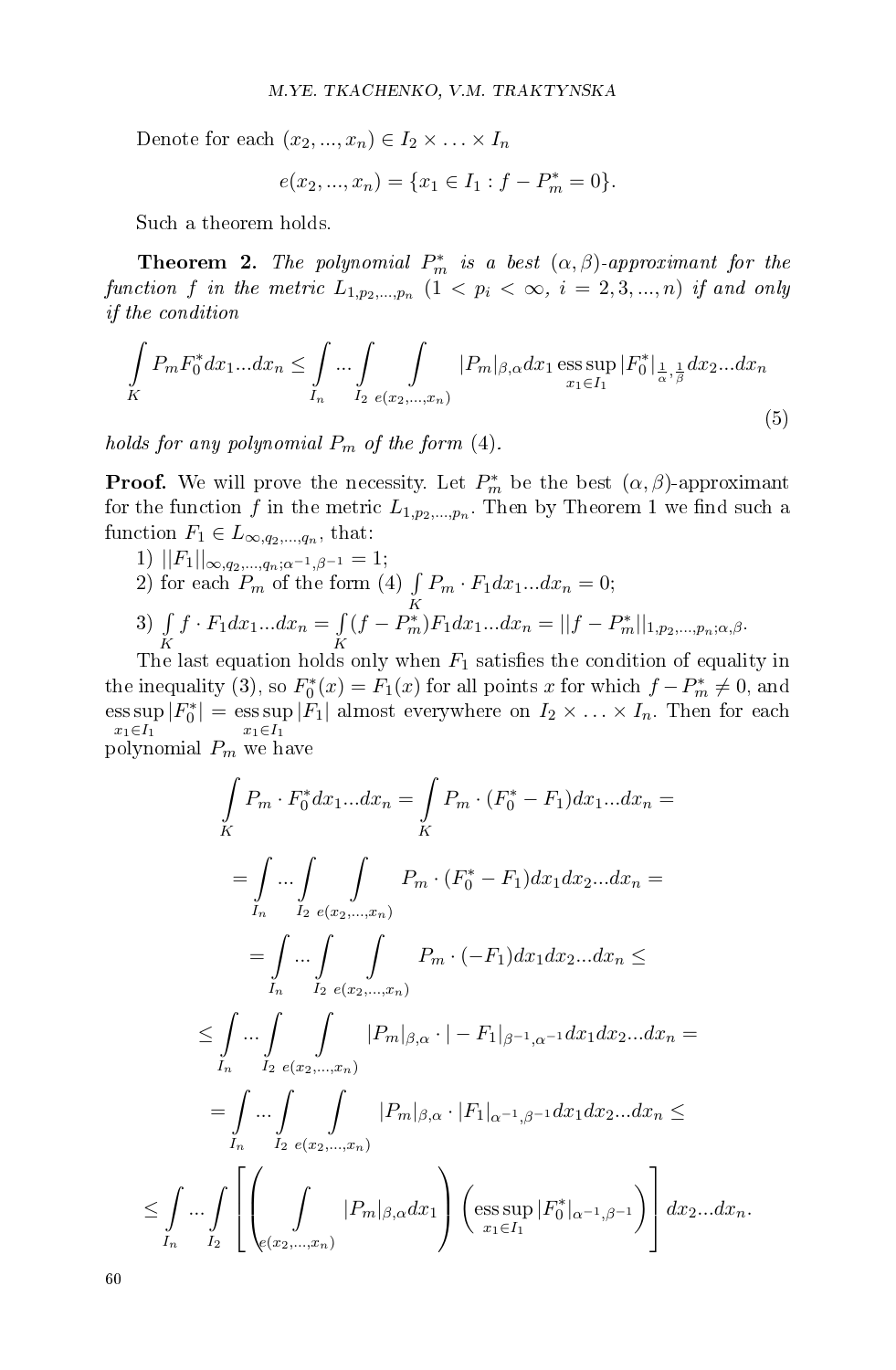Necessity proved.

We will prove sufficiency.

Suppose that for every polynomial  $P_m$  of the form (4) holds condition (5). Then, using inequality (5) at the end, for each polynomial  $Q_m = P_m^* + P_m$  we get

$$
||f - Q_m||_{1,p_2,...,p_n;\alpha,\beta} = ||f - P_m^* - P_m||_{1,p_2,...,p_n;\alpha,\beta} \cdot ||F_0^*||_{\infty,q_2,...,q_n;\alpha^{-1},\beta^{-1}} \ge
$$
\n
$$
\geq \int_{I_n} ... \int_{I_2} |f - P_m^* - P_m|_{\alpha,\beta} dx_1 \cdot \operatorname{ess} \sup_{x_1 \in I_1} |F_0^*|_{\alpha^{-1},\beta^{-1}} dx_2...dx_n =
$$
\n
$$
= \int_{I_n} ... \int_{I_2} ... \int_{I_1} |f - P_m^* - P_m|_{\alpha,\beta} dx_1 \cdot \operatorname{ess} \sup_{x_1 \in I_1} |F_0^*|_{\alpha^{-1},\beta^{-1}} dx_2...dx_n +
$$
\n
$$
+ \int_{I_n} ... \int_{I_2} ... \int_{I_2} |f - P_m|_{\alpha,\beta} dx_1 \cdot \operatorname{ess} \sup_{x_1 \in I_1} |F_0^*|_{\alpha^{-1},\beta^{-1}} dx_2...dx_n \ge
$$
\n
$$
\geq \int_{I_n} ... \int_{I_2} ... \int_{I_2} |f - P_m^* - P_m|_{\alpha,\beta} \cdot |F_0^*|_{\alpha^{-1},\beta^{-1}} dx_1...dx_n +
$$
\n
$$
+ \int_{I_n} ... \int_{I_2} ... \int_{I_1 \in (x_2,...,x_n)} |P_m|_{\beta,\alpha} dx_1 \cdot \operatorname{ess} \sup_{x_1 \in I_1} |F_0^*|_{\alpha^{-1},\beta^{-1}} dx_2...dx_n \ge
$$
\n
$$
\geq \int_{I_n} ... \int_{I_2} ... \int_{I_2} |P_m|_{\beta,\alpha} dx_1 \cdot \operatorname{ess} \sup_{x_1 \in I_1} |F_0^*|_{\alpha^{-1},\beta^{-1}} dx_2...dx_n +
$$
\n
$$
+ \int_{I_n} ... \int_{I_2} ... \int_{I_2} |P_m|_{\beta,\alpha} dx_1 \cdot \operatorname{ess} \sup_{x_1 \in I_1} |F_0^*|_{\alpha^{-1},\beta^{-1}} dx_2...dx_n =
$$
\n
$$
= \int_{I_n} (f - P_m^*) F_0^* dx_1...dx_n
$$

This means that  $P_m^*$  is the best  $(\alpha, \beta)$ -approximant for f in the metric  $L_{1,p_2,...,p_n}$ . Theorem proved.

The condition of Theorem 2 can be strengthened.